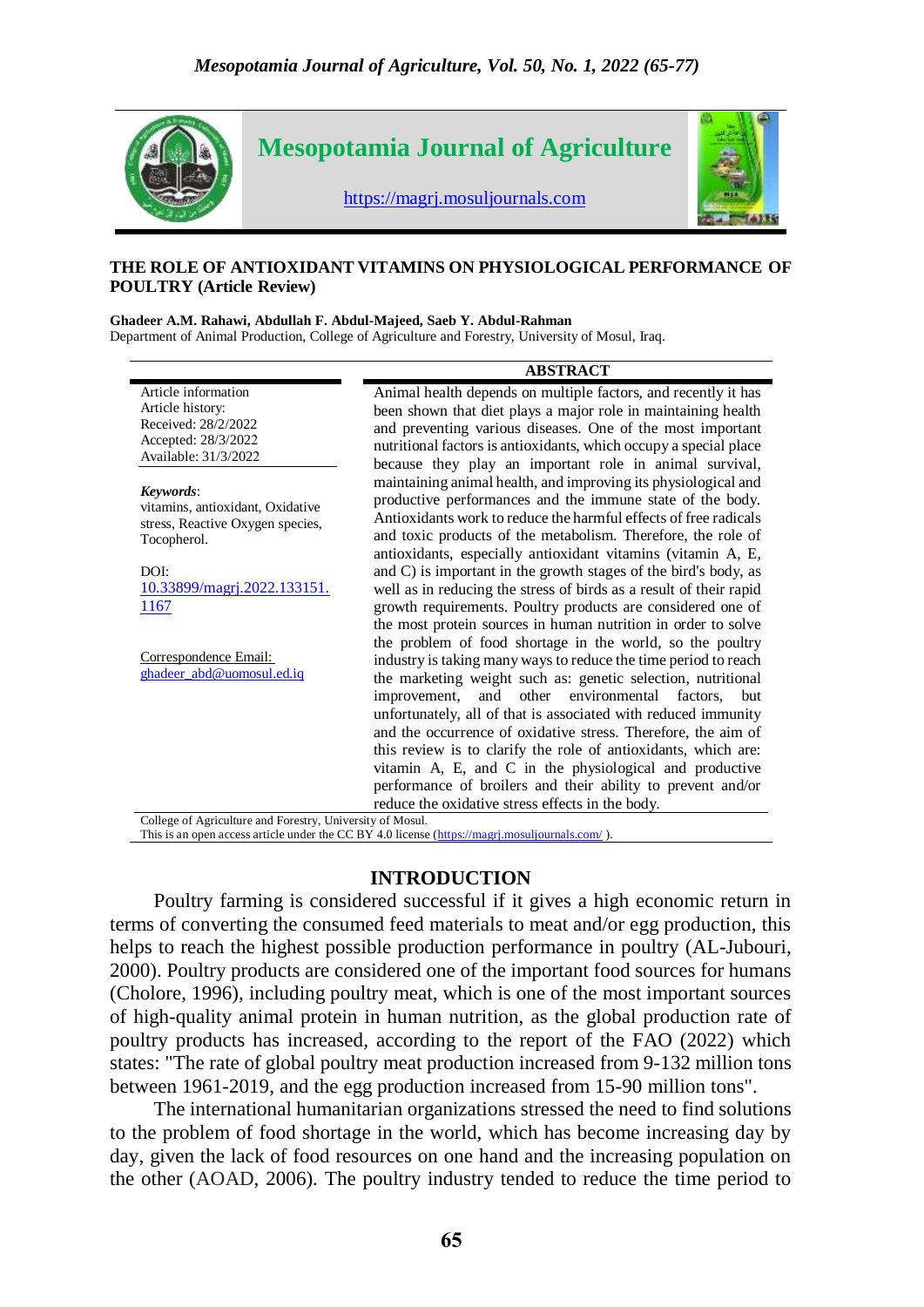reach the marketing weight through genetic selection improving nutrition and other environmental factors (Cherian *et al.,* 2007), but this was accompanied by bad effects such as reduced immunity and increased cases of oxidative stress due to increased free radicals production reactive and effective oxygen species resulting from high rates of metabolic processes accompanying the rapid growth (Saif *et al.,* 2008). Poultry is also exposed to various stressful factors, including chemical ones, such as giving medicines, and physical factors such as climatic changes and lighting, in addition to stressful nervous factors such as sex and crowding (Sodhi *et al.,* 2008). Stressing factors usually lead to many disturbances in the physiological performance including the blood picture (Salah, 2008).

In order to study and understands the physiological changes that contributed to the improvement of health and productive performance of poultry by dietary supplementation which includes the addition of vitamins, trace mineral, and some active plant ingredients (Sabu & Kuttan, 2002; Al-Rahawi, 2010; Elagib & Omer, 2012). Recent studies have increased the interest in investigating the role of antioxidants in the prevention of oxidative stress that occurs in abnormal cases because the body has several defense mechanisms to control the production of free radicals, determine their risks, or rebuild damaged tissues (Surai, 2002; Sabu & Kuttan, 2002). Antioxidants play an important role in maintaining the health of birds (Surai, 2002).

#### **Stress:**

Stress is any action that changes the nature of an organism and results from a change in the external and internal environmental conditions of the animal. The reaction of an organism' s body to the stressful factor is called stress. (Siegel, 1985).

## **Oxidative stress:**

It is one of the types of stress, that occurs due to the increased production of reactive oxygen species (ROS) and lipid peroxides and the inability of the antioxidant systems in the cell to remove them or prevent their damaging effects (Beer–Ljubic *et al.*, 2012). Oxidative stress is accompanied by increased lipid peroxidation, causing damage to various body tissues (Betteridge, 2000; Noguchi *et al.,* 2000). Excessive production of free radicals that are generated as a result of the many vital activities in the body of the organism leads many damaged all components of the cell including protein, DNA, etc. which then leads to a gradual decrease in the physiological functions of the tissue or cells (Dalle-Donne *et al.,* 2006).

## **Reactive Oxygen species:**

The Reactive oxygen species (ROS) are generally divided into two groups:

### **1-Radical R.O.S:**

a-Super Oxide Anion Radical (O<sub>2</sub><sup>-</sup>). b-Hydroxyl Radical (OH**·** ). c-Aloxyl Radical (RO**·** ). d-Peroxyl Radical (ROO**·** ). e-Nitric oxide Radical (NO**·** ).

f- Carbone dioxide Radical (CO<sub>2</sub><sup>\*</sup>). (Maritim *et al.*, 2003).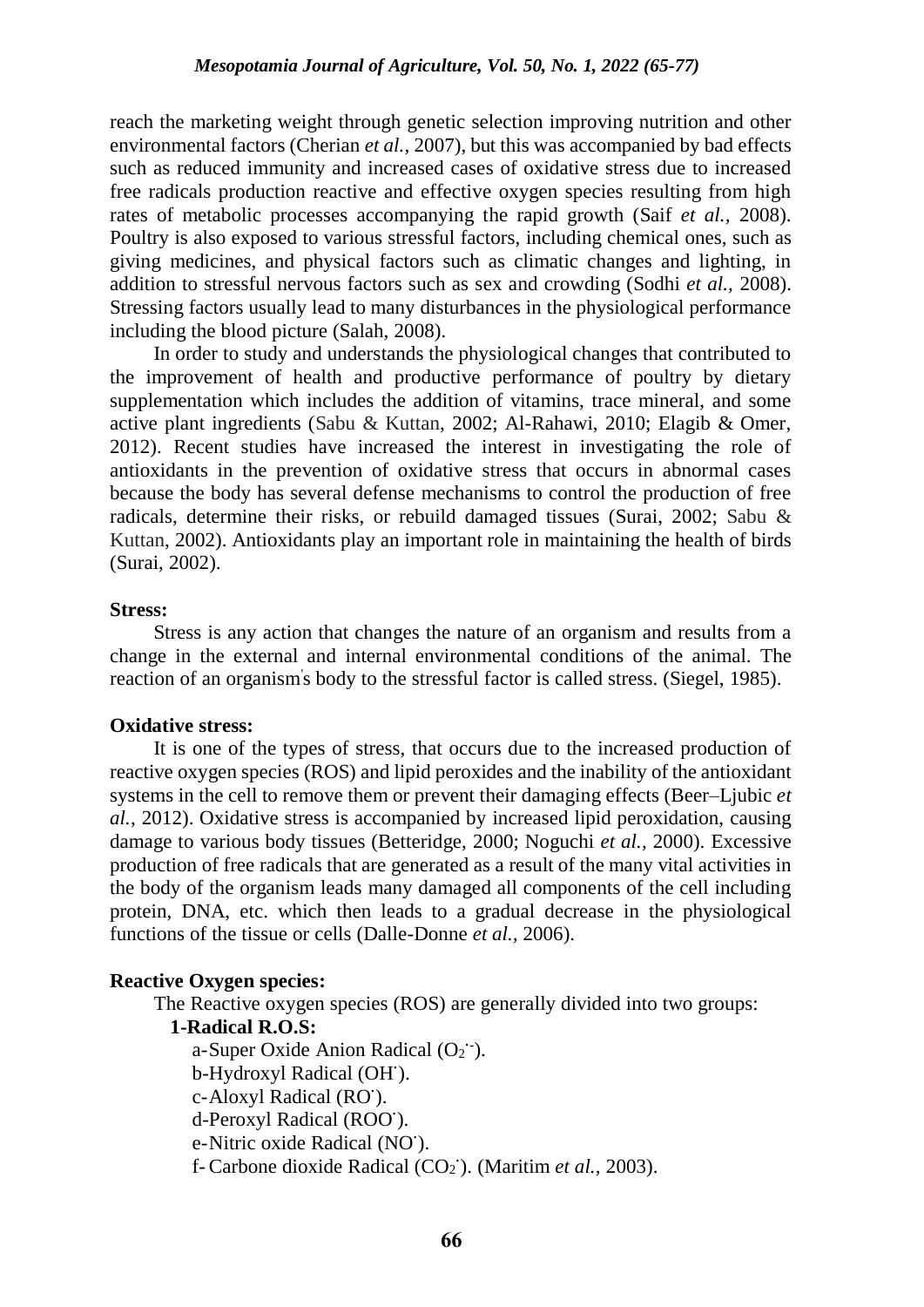## **2-Non-Radical R.O.S:**

 $a$ -Single Oxygen  $(O_2^-)$ .  $b$ -Ozone  $(O_3)$ . c-Peroxy Nitrite (ONOO-). d-Hydrogen Peroxide  $(H_2O_2)$ . e-Nitrous Acid (HNO2). (Maritim *et al.,* 2003).

# **Antioxidants:**

Antioxidants are compounds or substances that protein the cells from oxidative damage and inhibit lipid peroxidation (Miquel, 2002). They are compounds of high reductive power capable of reducing free radicals and delaying or preventing their damage from reaching oxidative molecules and cellular components, they act as defense mechanisms against free radicals and reactive oxygen species (ROS) (Sanocka & Kurpisz, 2004). There are many compounds that have antioxidant properties in nature, including:

Antioxidants are classified into several classes; they may be classified according to their source to:

- **Exogenous Antioxidants:** that consist of food or any vegetable source.
- **Endogenous Antioxidants:** that the organism's body manufactures on its own (Noori, 2012).

It is also classified according to its chemical nature which is the common classification into:

- **1- Enzymatic Antioxidants:** they are known as natural or primary antioxidants, and they generally need minerals such as selenium, manganese, copper, and zinc in order to complete their function and also need other auxiliary factors such as vitamins and folic acid (Yin & Chan, 2007). they include:
	- a- Catalase (CAT).
	- b- Superoxide Dismutase (SOD).
	- c- Glutathione Peroxidase (GH-Px).
	- d- Glutathione Reductase (GSH- rd).
- **2- Non-Enzymatic Antioxidants:** they are known as manufactured antioxidants or nutritional supplements, their source is either from inside the body or from outside the body and is characterized by its low molecular weight (Karthikeyan & Rani, 2003), and is it includes:

## **Vitamins:**

They are biological organic substances that the body needs in very small quantities to regulate biological activities its necessary for normal growth and normal physiological functions and for the activity of metabolic processes within the body, and because most vitamins can't be synthesized and manufactured in poultry, they must be available in the diet (Weber, 2009). In general, the antioxidant vitamins are classified into two parts based on their solubility: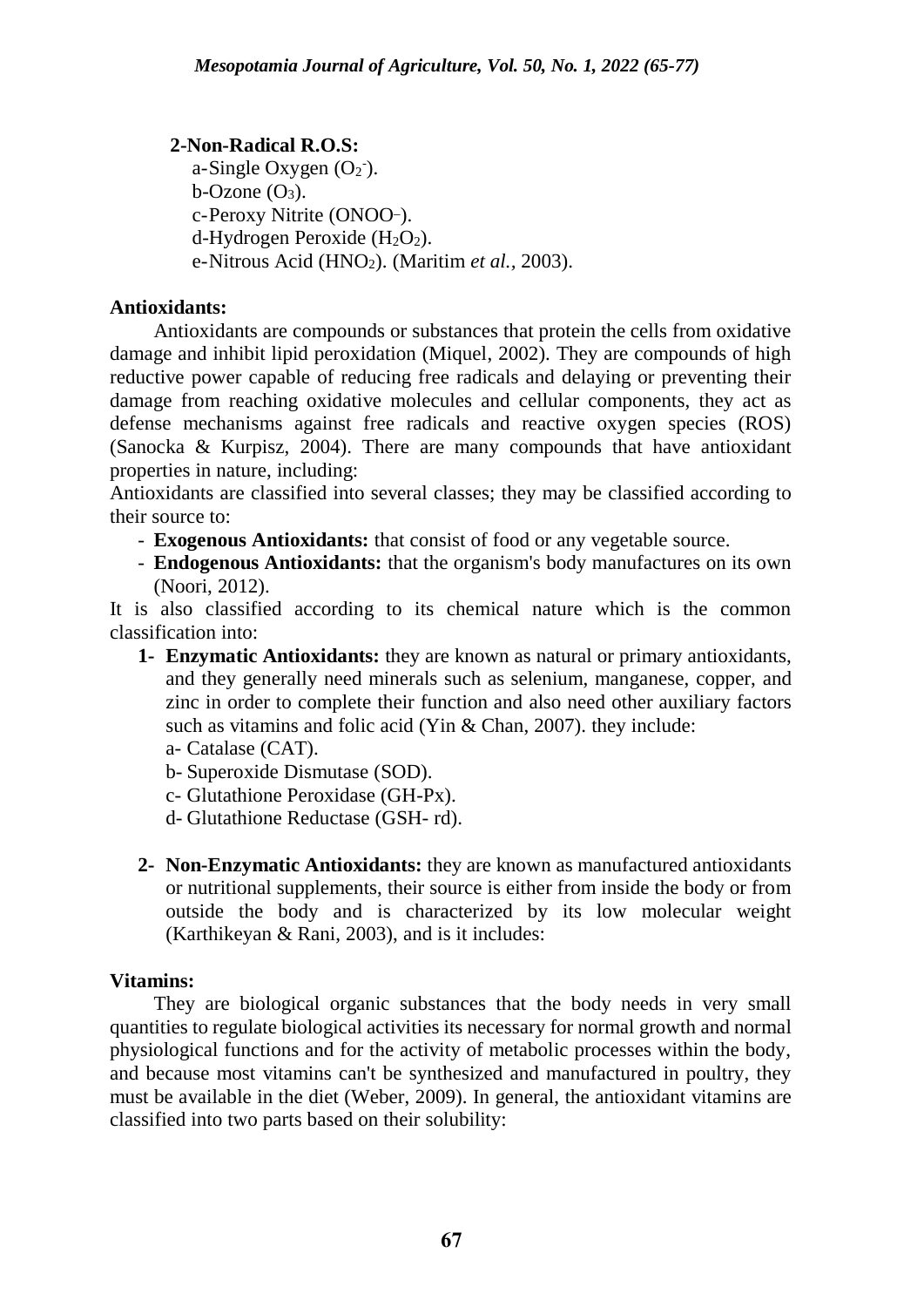- **1- Fat-Soluble Vitamins:** such as vitamin E, A, D, K. Fat-soluble vitamins are stored in the liver and adipose tissue, thus allowing for accumulation and consumption over time.
- **2- Water Soluble Vitamins:** such as B complex and vitamin C. Watersoluble vitamins are little retained in the body, they need a continuous supply, that is a regular replacement if their levels are determined mainly by processing them in food compared to fat-soluble vitamins (Prabhu *et al.,* 2010).

## **- Vitamin E:**

Vitamin E is called tocopherol derived from the Greek word tokos which means childbirth, pherein means bring forth, and the ending "ol" for alcohol properties (Wagner *et al.,* 2004), it is one of the main antioxidants, it can be obtained easily from sources rich in the vitamin, such as wheat, corn, olive, soybeans and other natural sources (Khallouki *et al.,* 2020). Vitamin E consists of two groups of fat-soluble compounds, which are eight naturally occurring lipophilic compounds consisting of four tocopherols (α-, β-, γ- and δ-) and four tocotrienols (α-, β-, γ- and δ-) that fifer in their side chain saturation and degree of methylation of their chromanol heads, in addition to the factory form dissolved in water (Bansal & Bilaspuri, 2009). Vitamin E was discovered in 1922 and it was later recognized as an antioxidant (Khallouki *et al.,* 2020). Fat tissue is the main storage site for vitamin E, it is highly reactive with oxygen radicals but weak towards hydroxyl radicals (Matkovics, 2003). Vitamin E is a biological systemic antioxidant, and it is a fat–soluble that prevents the oxidation of long-chain fatty acids in cell membranes (Arslan *et al.,* 2001). Vitamin E is a major chain breaker in biological systems, as it settles in biological membranes and lipid droplets (Surai *et al.,* 2019; Avanzo *et al.,* 2001), and as free radicals are characterized by their ability to initiate a series of reactions that amplify their activity, which leads to the destruction of cell components and the oxidation of unsaturated fatty acids, causing a change in the composition of cell membranes and function (Cheng *et al.,* 2002, Surai *et al.,* 2003).

The richest sources of vitamin E are raw vegetable oils (Khallouki *et al.,* 2020). In conditions of stress, excessive doses of this vitamin are beneficial for the animal (Surai *et al.,* 2003). Vitamin E works to remove free hydroxyl radicals and thus is one of the antioxidants that provide protection for the liver during the oxidative processes that occur in it, especially the so-called lipid peroxidation (Duell, 1996).

Vitamin E is one of the biological antioxidants that breaks chains of free radical reactions to protect tissues from lipid peroxidation damage (Panda & Cherian, 2014). It is necessary for the safety and function of the reproductive, muscular, circulatory, nervous and immune systems (Leshchinsky & Klasing, 2001; Khan *et al.,* 2012). Vitamin E is added to the broiler breeder's diets to produce fertilized eggs (Rengaraj & Hong, 2015; Yaripour *et al.,* 2018), as it has proven its ability to improve fertility and hatchability in broiler flocks.In addition, it has a role in improving the characteristics of the sperms (Rakha *et al.,* 2015).

Many previous studies have shown that vitamin E reduces the effects of heat stress on birds. Both Arslan *et al.* (2001) and Sahin *et al.* (2001 & 2003) mentioned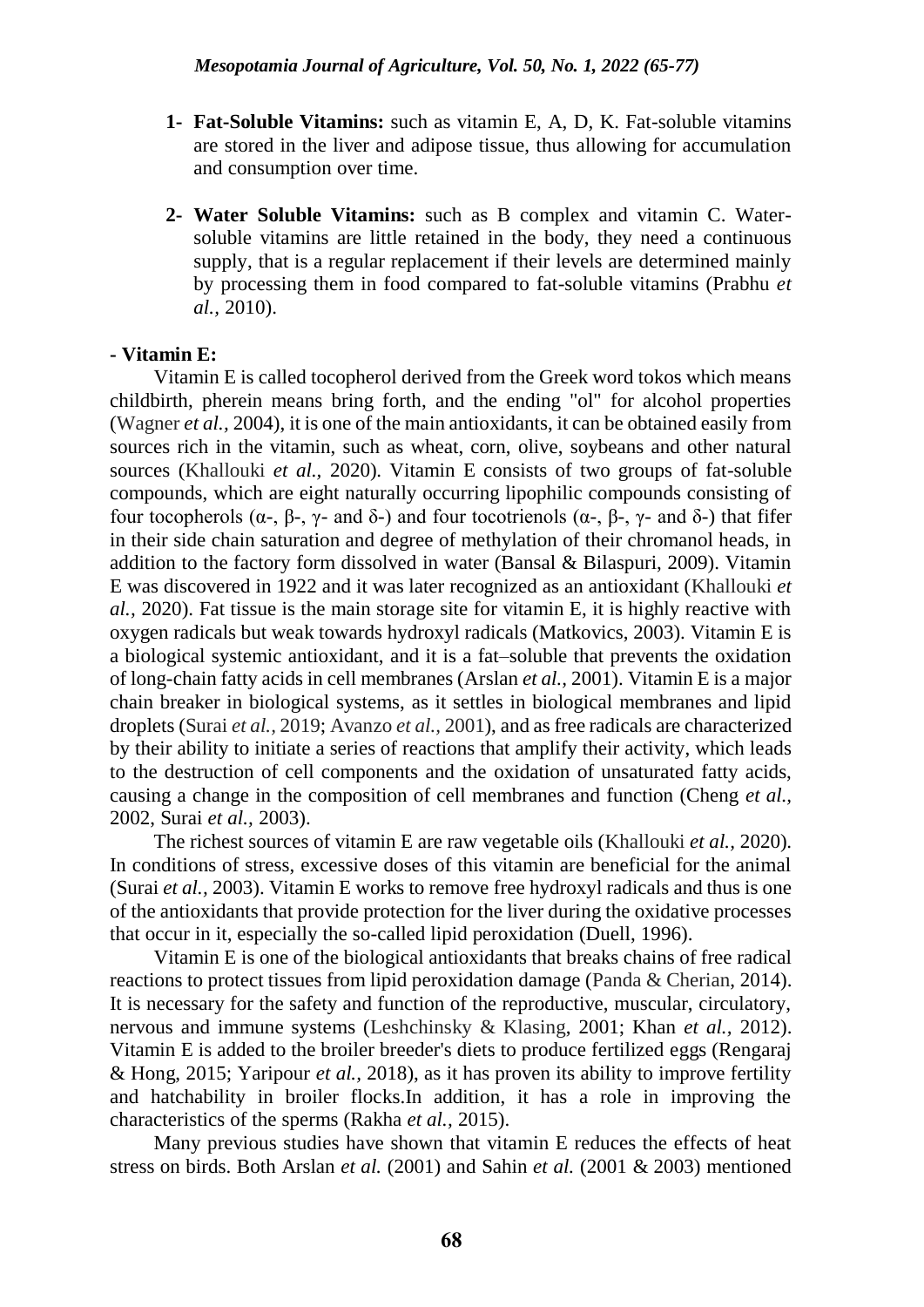that vitamin E protects the body cells from damage caused by the oxidative processes, which is positively reflected in improving body weight and the efficiency of feed conversion, also improving immune performance (Sell *et al.,* 1997). Abdul-Rahman & Alkatan (2009) showed that vitamin E improved the biochemical properties and antioxidant status of laying hens. Al-Rahawi (2010) revealed that the addition of vitamin E improved the biochemical characteristics in the blood serum of quail and improved immune response and the health status of the flock. Tawfeek's (2011) study indicated that adding different levels of vitamin E improved the productive performance of broiler chicks, as well as improved the general physiological condition of the birds, it regulates the biosynthesis of some molecules such as iron.

The action of vitamin E in somatic cells requires the presence of selenium and the enzyme glutathione peroxidase (Avanzo *et al.,* 2001), so both vitamin E and selenium protect living membranes, while the enzyme glutathione peroxidase (GSH-PX) destroys hydrogen peroxide  $(H_2O_2)$  and hydroxides in the plasma and cytoplasm of cells (Ajakaiye *et al.,* 2010). Younis (2019) showed that the vitamin E treatment improved the blood picture and the biochemical characteristics of the quail.

### **- Vitamin C:**

It is one of the water–soluble vitamins called the anti-scurvy, it is required to maintain normal metabolic activities, it is manufactured in the bird's body to meet the physiological requirements of poultry (Leeson and Summers, 2001). Vitamin C is one of the most powerful natural antioxidants and is found in high concentrations in a number of tissues, especially in the brain, Vitamin C can be used to reduce the negative effects of stress (Sahin *et al.,* 2009). this is through its important effect in protecting birds from heat stress and improving their immune system (Lohakare *et al.,* 2005). Vitamin C acts as an inhibitor for the release of the stress hormone (Corticosterone) from the adrenal cortex (Elagib & Omer, 2012). Vitamin C plays an important role in the regeneration of the vitamin E cycle through a non-enzymatic reaction (Niki, 1987; AL-Musawi, 2009), also vitamin C regenerate vitamin E radicals formed when vitamin E scavenges the oxygen radicals (Niki, 1987).

Several studies were concerned with the impact of vitamin C in the different aspects of poultry production, Hammouda & Dabbagh (2018) noted that treatment with vitamin C led to an increase in the level of total protein and also lowered the level of cholesterol in the blood serum of broilers exposed to heat stress. Tayeb *et al*  (2015) on this study on quail showed that vitamin C (300 mg/kg ratio) improve significantly HD%, egg mass and reduce serum Triglyceride (T.G), and cholesterol significantly. Also, Vitamin C treatment improve stress index in male quail by increasing lymphocyte % and decrease heterophil %. The study of Abdul-Rahman and Al-Rahawi, (2012) revealed that vitamin C (200mg/drinking water) enhance body weight of 4 week aged quail, also improve the stress index. . Abdul-Majeed *et al* (2013) study the impact of vitamin C (300mg/kg ratio) on the reproductive performance of quail. They revealed that vitamin C could prevent  $H_2O_2$ -induced oxidative stress and improve the maturity age, 50% egg production age and egg quality characters. . Abdul-Majeed *et al* (2012) also showed that vitamin C (300mg/kg ratio) improve stress index (H/L ratio), and overcome the passive effects of  $H_2O_2$ -induced oxidative stress on blood picture and increase significantly serum protein and globulin and reduce glucose, cholesterol and triglyceride. Abdul-Rahman and Alrahawi, (2012) showed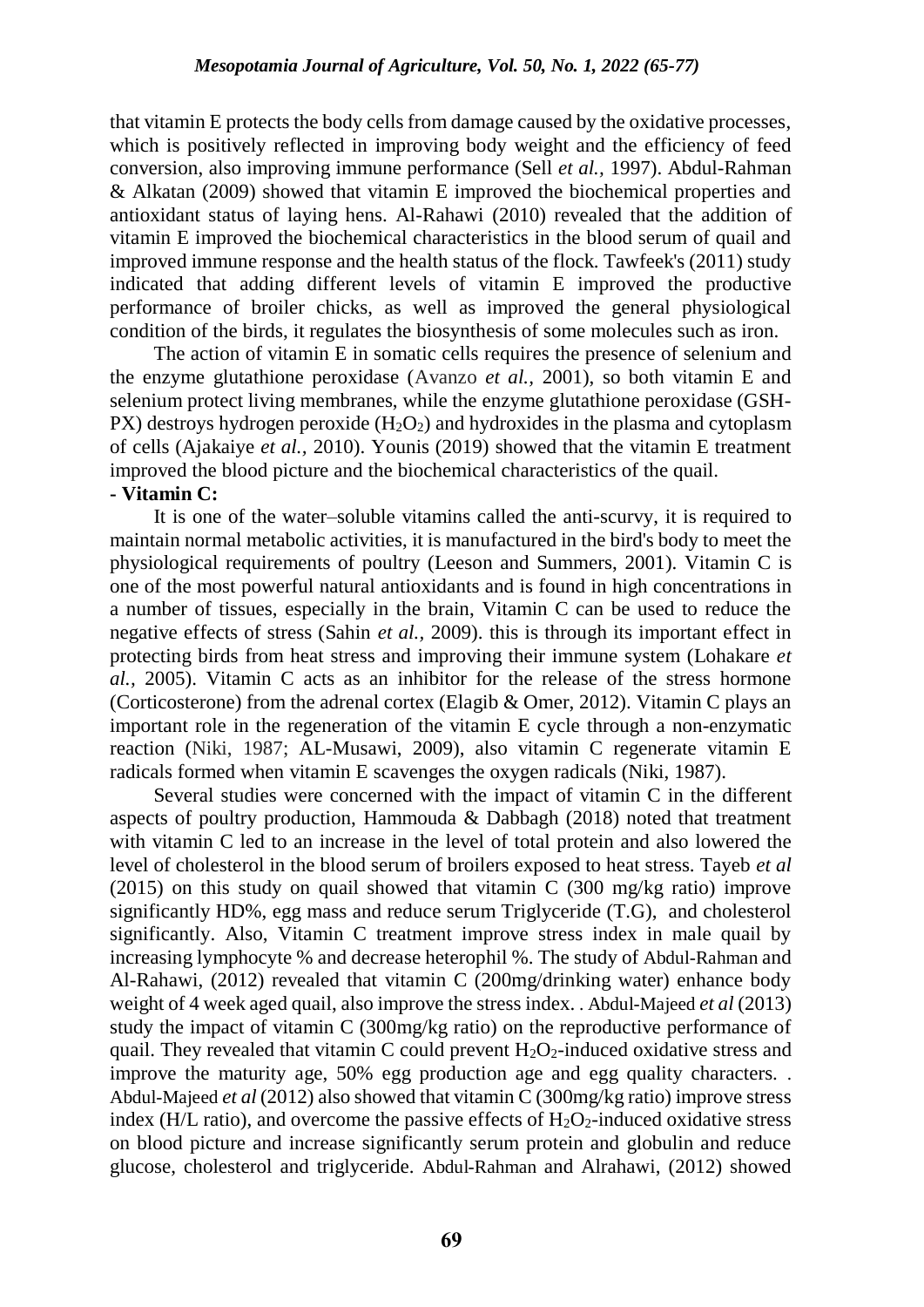that addition of Vitamin C to quail drinking water (200mg/L) improve the immunity status as represented by the increase in serum, globulin and globulin/albumin ratio, also it reduce significantly the age of puberty (34 days: normal puberty age : 42 days) and the egg yolk cholesterol level.

. Taha and Abdulrahman (2011) revealed that the supplement of Arbor Acres ration with 450 mg vitamin C/kg enhance the antioxidant stress (increase GSH and reduce MDA) in testis tissue, Abdul-Rahman & Alkatan (2009) study the impact of vitamin C on hubbard laying hens, They showed that the addition of vitamin C to drinking water increase GSH and MDA in liver tissue and enhance the reproductive performance as the acceleration of maturity age and the egg weight. Abdul-Rahman and Alkattan *et al.* (2007) showed that vitamin C supplementation to the hubbard kaying hen ration reduce significantly the MDA in heart, kidney and pancreas tissue.

seminal plasma which was reflected in the improvement of semen quality characters. AL-Rahawi's (2010) results showed that the treatment with vitamin C improved some physiological and biochemical parameters, and this was reflected in some productive traits of quail and reduced cholesterol in egg yolk. Mohammed *et al.* (2013) explained that the treatment with vitamin C significantly improved the antioxidant status of the system against heat stress through a significant increase in the activity of the enzymes glutathione peroxidase and catalase in the plasma and the amount of bound iron and a decrease in the level of malondialdehyde and the value of peroxide and the percentage of free fatty in the liver tissue, and this indicates the role of treatment with vitamin C in protection from the effect of heat stress and its ability to improve physiological characteristics, health and immune status of laying hens (Puthpongsiriporn *et al.,* 2001). On layer hens,

## **- Vitamin A:**

Vitamin A is one of the fat-soluble vitamins and has many functions in the animal body, it is necessary for animal growth and reproduction, vision and the integrity of the mucous membranes in the body (Yuan *et al.,* 2014). However, a fatsoluble compound can be stored in the liver in large quantities and may lead to poisoning symptoms (Engelking, 2015). Studies have shown that vitamin A is important in improving the resistance of broilers to coccidiosis, as its deficiency in the diet leads to a weakening of the body's immune defense against coccidiosis (Dalloul *et al.,* 2002). Taha and Abdul-Rahman, (2013), study the effects of vitamin A 915mg/kg ration) on Arbor Acres broiler breeder males, results status through enhancing GSH and the reduction of MDA in testis tissue and seminal plasma, and they revealed that the antioxidant status improvement was reflected on the improvement of semen quality and fertility and hatchability %.

There is a relationship between vitamin E and vitamin A, as vitamin E has an important role in absorbing vitamin A inside the animal's body and protecting it from oxidation (Reboul, 2017). Vitamin A also increases the bird's ability to resist diseases by increasing the effectiveness of the immune system (Semba, 1999).

Salah (2008) indicated that the treatment with antioxidants such as vitamin A led to an improvement in blood as it is pointed in the reduction of stress index (H/L ratio).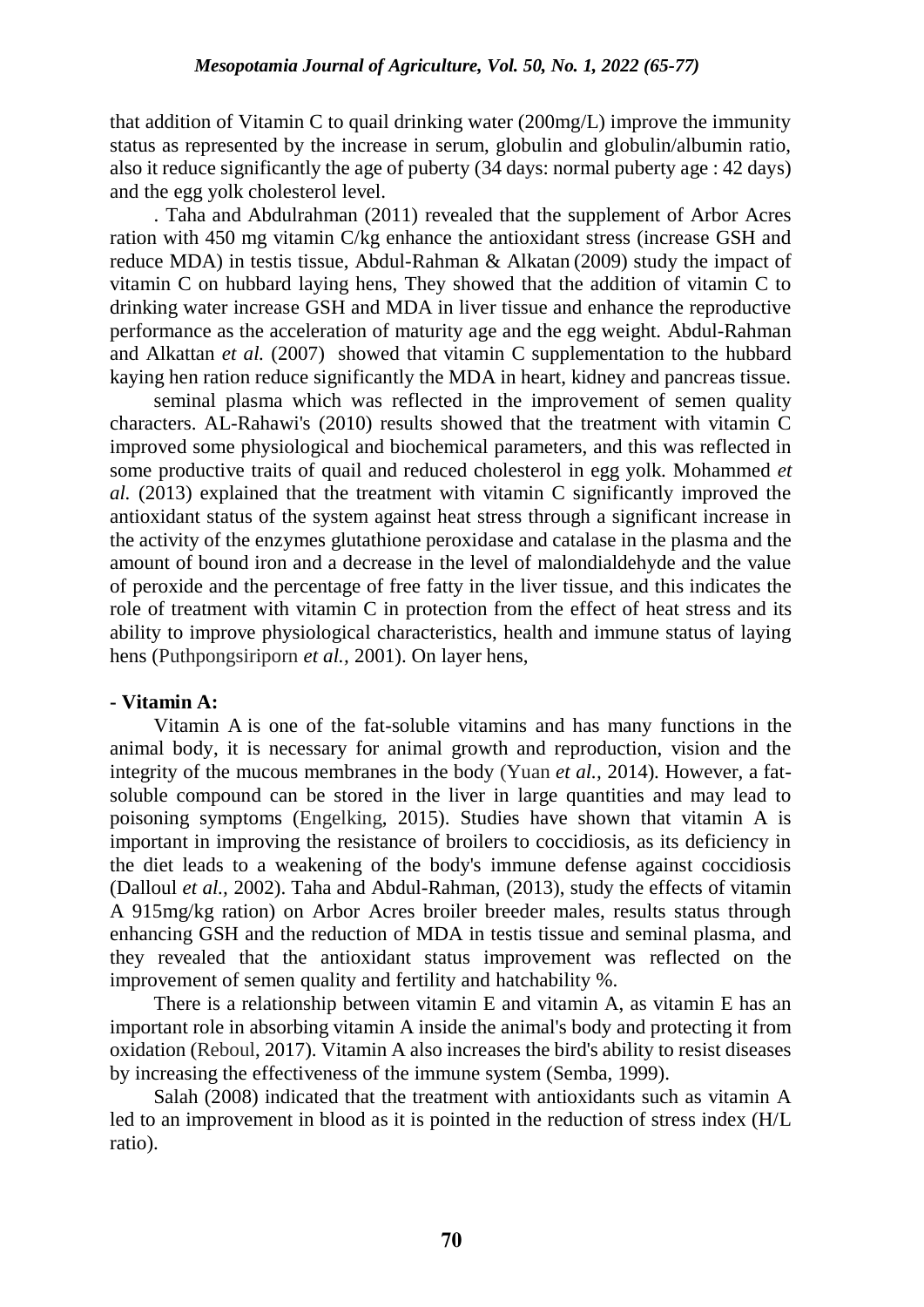Vitamin A is one of the most important vitamins in the poultry diet, and it is necessary for growth and production, as well as to maintain the integrity of the mucous membranes that line most of the body's systems, importance this vitamin has not limited to the safety of looking in birds (Al-Sheikhly, 2003). The presence of vitamin A in the diet leads to an increase in IgG, IgM, IgA antibodies from mothers to chicks through eggs, which work to enhance the immune response (Yuan *et al.,* 2014), vitamin A acts asan antioxidant by neutralizing free radicals before they phagocytosis (Sinbad *et al.,* 2019). Also, inhibits the breakdown of lipids and proteins, acts as a detoxifier, and reduces the load on the immune system (Surai *et al.,* 2000).

#### **CONCLUSIONS**

In conclusion from this review, the antioxidants can be used with the basal diet of poultry to obtain the best results in the physiological and productive performance of poultry. The antioxidant defense system which is represented by the antioxidant vitamins (A, E, and C) has an important effect in most of the physiological, productive, and immune properties, can to interact freely with the free radicals, thus reducing their amounts and preventing or/and reducing the occurrence of lipid peroxidation in birds.

Also, this study showed that there are synergistic effects of the antioxidant vitamins among them so that they can be used to relieve oxidative stress and enhance the antioxidant status of the birds and improve their immune system.

### **ACKNOWLEDGMENTS**

The authors would like to thank the University of Mosul and the College of Agriculture and Forestry for their assistance in this research.

## **CONFLICT TO INTEREST**

There is no conflict of interest between the authors for publishing this manuscript.

**دور الفيتامينات المضادة لألكسدة في األداء الفسلجي للدواجن: بحث مراجعة** غدير عبد المنعم محمد رحاوي عبدهللا فتحي عبد المجيد صائب يونس عبد الرحمن قسم اإلنتاج الحيواني، كلية الزراعة والغابات، جامعة الموصل، العراق

#### **الخالصة**

تعتمد صحة الحيوان على العديد من العوامل، وقد تبين مؤخرا أن النظام الغذائي يلعب دورا رئيسا في الحفاظ على الصحة ومنع الأمراض المختلفة. أحد أهم العوامل الغذائية هي مضادات الأكسدة، التي تحتل مكانة خاصةً لأنها تلعب دوراً مهما في بقاء الحيوان والحفاظ على صحته وتحسين أدائه الفسيولوجي والإنتاجي والحالة المناعية للجسم. إذ تعمل مضادات األكسدة على تقليل اآلثار الضارة للجذور الحرة والمنتجات السامة لعملية التمثيل الغذائي، لذلك فإن دور مضادات الأكسدة ولاسيما الفيتامينات المضادة للأكسدة (فيتامين أ، هـ، ج) مهم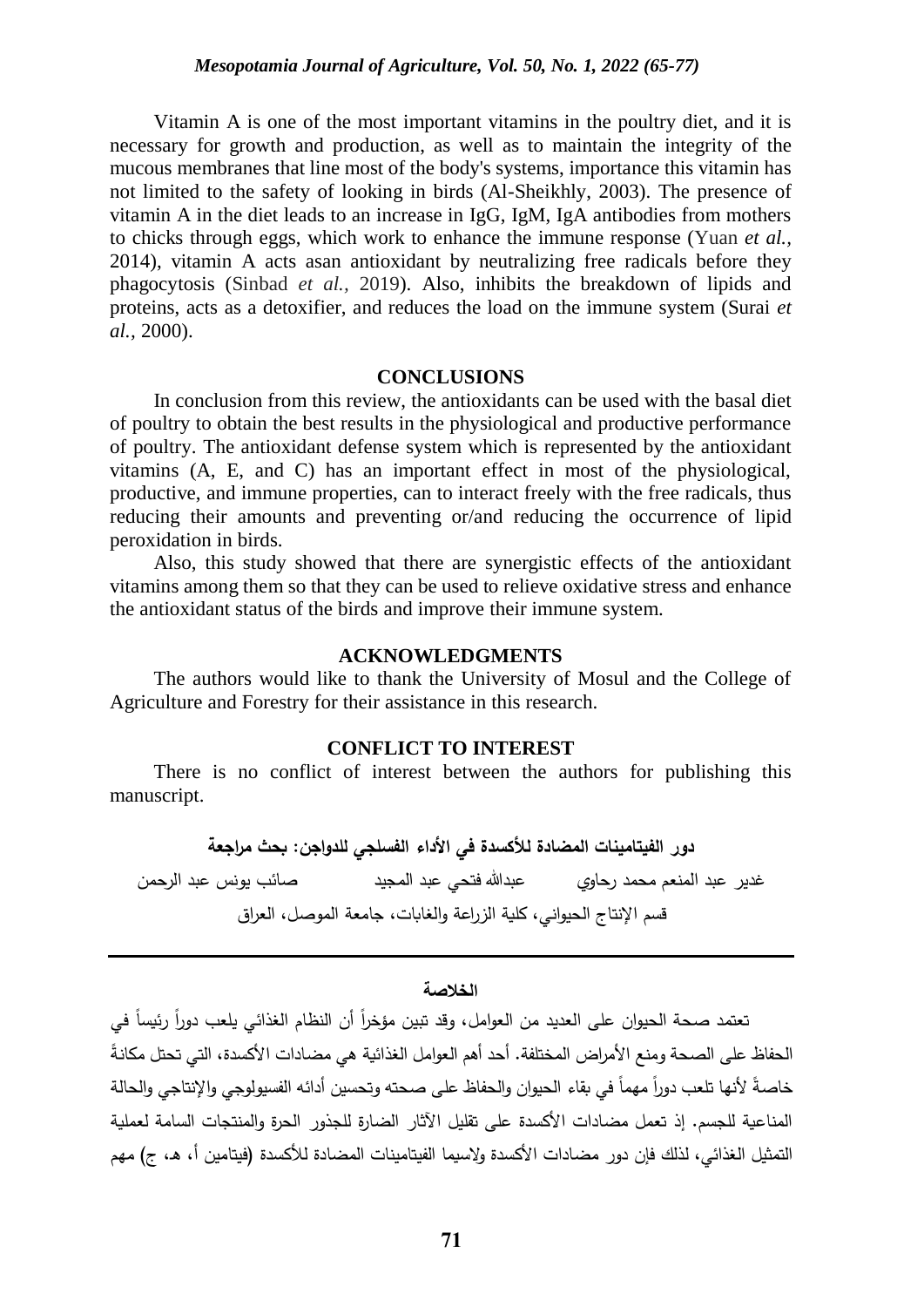في مراحل نمو جسم الطائر، وكذلك في تقليل إجهاد الطيور نتيجة لمتطلبات نموها السريع. تعد منتجات الدواجن من أكثر مصادر البروتين في تغذية اإلنسان من أجل حل مشكلة نقص الغذاء في العالم، إذ تتخذ صناعة الدواجن العديد من الطرق لتقليل الفترة الزمنية للوصول إلى الوزن التسويقي مثل االنتخاب الجيني و تحسين التغذية وعوامل بيئية أخرى، ولكن لسوء الحظ كل ذلك كان مصحوبا بانخفاض المناعة وحدوث الإجهاد التأكسدي. لذلك فإن الهدف من هذه المراجعة هو توضيح دور مضادات الأكسدة وهي: فيتامين أ وهـ وج في األداء الفسيولوجي واإلنتاجي لدجاج التسمين وقدرتها في منع و/ أو تقليل تأثيرات اإلجهاد التأكسدي في الجسم. ا**لكلمات الدالة:** الفيتامينات، مضادات الأكسدة، الإجهاد التأكسدي، أصناف الأوكسجين الفعالة، توكوفيرول

#### **REFERENCES**

- Abdul-Rahman, S. Y. & Alkatan., M. M (2009). Effect of some antioxidants on physiological reproduction parameters in laying hens. *Iraqi Journal of Veterinary, 23*(Supplement 2): 277- 384.<https://bit.ly/3nWgmeK>
- Abdul-Rahman, S. Y., Alkattan, M. M., & Sultan, K. H. (2007). Effect of some antioxidants on glutathione and lipid peroxidation in laying tissues. *Mesopotamia Journal of Agriculture*, *35*(2), 70-74.
- Abdul-Rahman, S. Y. and M. M. Alkatan (2009). Effect of some antioxidants on some physiological and reproductive parameters in laying hens. *Iraqi Journal of Veterinary Sciences*, 23(2): 377-384.
- Abdul-Rahman, S. Y., & Al- Rahawi, G. A. M. (2012). Effect of vitamin E and C on sexual puberty, some biochemical characters and egg quality of quail (*Coturnix coturnix*). *Iraqi Journal of Veterinary Sciences*, *26* (3): 295-301.
- Abdul-Rahman, S. Y., & Al- Rahawi, G. A. M. (2013). Effect of vitamin E and C on Some production and physiological treats of quail (*Coturnix coturnix*). 5(3): 153-172.
- AL-Jubouri, Ahmed Obaid (2000). *The effect of phase feeding with different levels of protein on the productive performance of some broiler crosses*, Master's thesis– College of Agriculture- University of Baghdad.
- Abdul-Majeed, A. F., Alkarad, H. A., & Abdul-Rahman, S. Y. (2012). Effect of vitamin C on blood picture and some biochemical parameters of quail stressed by H2O2. *Iraqi Journal of Veterinary Sciences*, *26*(2), 77-82.
- Abdul-Majeed, A. F., Alkarad, H. A., & Abdul-Rahman, S. Y. (2013). Effect of vitamin C supplementation on productive performance and egg quality of  $H_2O_2$ stressed quail. *Mesopotamia Journal of Agriculture*, 41(4): 155-162.
- AL-Musawi, A. K. M. (2009). *An evaluation of antioxidants and oxidative stress in iraqi patients with thyroid gland dysfunction.* MSc. Thesis. College of Science, Al-Mustansiriya University.
- AL-Rahawi, Ghadeer Abd Al- Monem Mohammed (2010). *Effect of vitamin E, C and their mixture on some physiological and production traits Quail (Coturnix coturnix).* Master Thesis. College of Agriculture and Forestry –University of Mosul. Iraq. 46-50.

AL-Sheikhly, F. I.A.(2003). *Poultry Diseases*, 2nd edition, Baghdad-Iraq. 358 p.

Ajakaiye, J. J., Perez-Bello, A., & Mollineda-Trujillo, A. (2010). Impact of vitamins C and E dietary supplementation on leukocyte profile of layer hens exposed to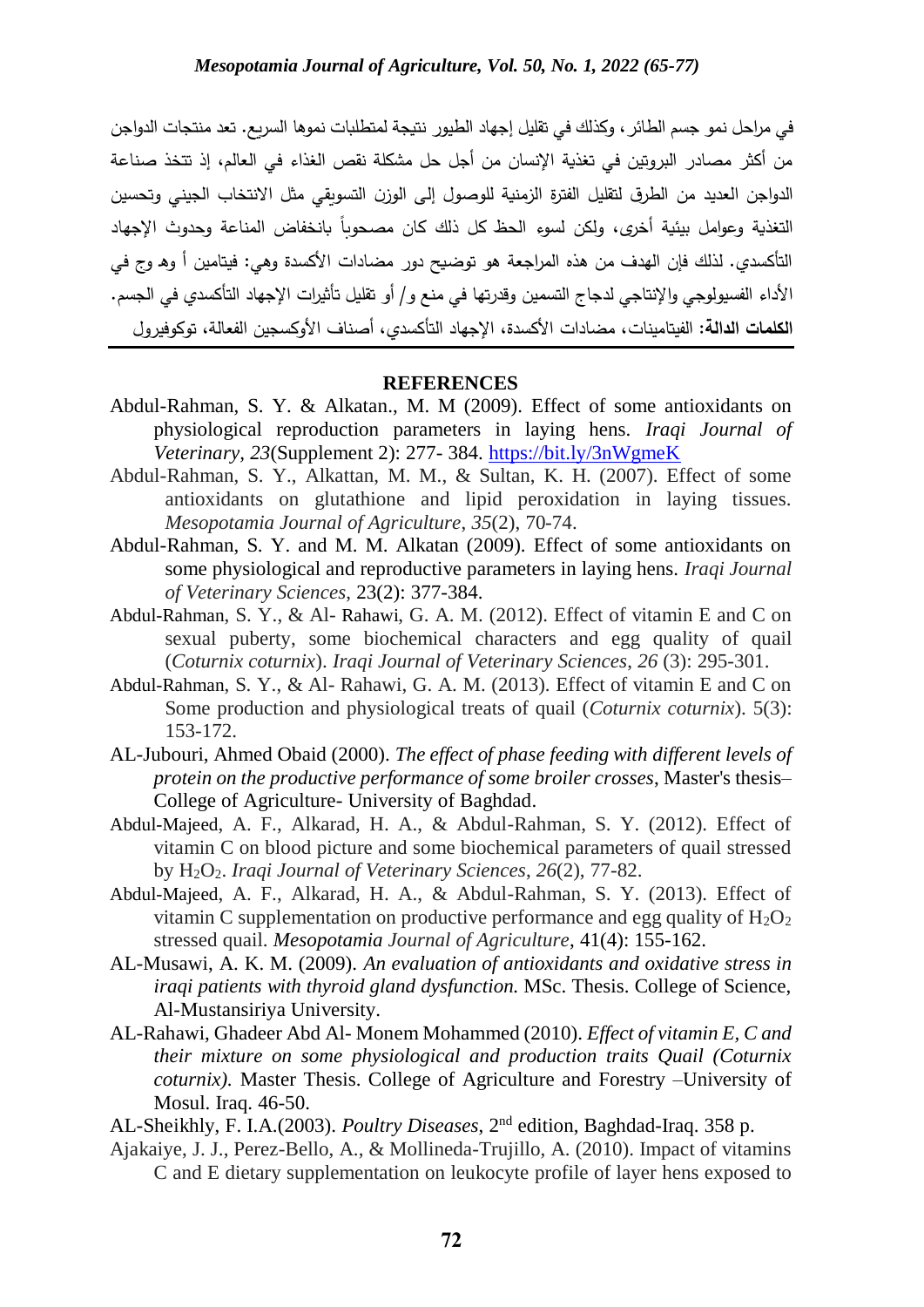high ambient temperature and humidity. *Acta Veterinaria Brno*, *79*(3), 377-383. <https://doi.org/10.2754/avb201079030377>

- AOAD (Arab Organization for Agricultural Development). (2006). Arab Organization for Agricultural Development, *Arab Agricultural Statistics YearBook*, Khartoum, Sudan. (26).
- Arslan, M., ÖZCAN, M., MATUR, E., ÇÖTELİOĞLU, Ü., & ERGÜL, E. (2001). The effects of vitamin E on some blood parameters in broilers. *Turkish Journal of Veterinary and Animal Sciences*, *25*(5), 711-716. <https://dergipark.org.tr/en/pub/tbtkveterinary/issue/12566/152069>
- Avanzo, J. L., de Mendonça Jr, C. X., Pugine, S. M. P., & de Cerqueira Cesar, M. (2001). Effect of vitamin E and selenium on resistance to oxidative stress in chicken superficial pectoralis muscle. *Comparative Biochemistry and Physiology Part C: Toxicology & Pharmacology*, *129*(2), 163-173. [https://doi.org/10.1016/S1532-0456\(01\)00197-1](https://doi.org/10.1016/S1532-0456(01)00197-1)
- Bansal, A. K., & Bilaspuri, G. S. (2009). Antioxidant effect of vitamin E on motility, viability and lipid peroxidation of cattle spermatozoa under oxidative stress. *Animal Science Papers and Reports*, *1*(27), 5-14. <https://bit.ly/3gJSUgT>
- Beer-Ljubić, B., Aladrović, J., Milinković-Tur, S., Lazarus, M., & Pušić, I. (2012). Effect of fasting on lipid metabolism and oxidative stability in fattening chicken fed a diet supplemented with organic selenium. *Archives Animal Breeding*, *55*(5), 485-495.

<https://doi.org/10.5194/aab-55-485-2012>

- Betteridge, D. J. (2000). What is oxidative stress?. *Metabolism*, *49*(2, [Supplement 1\)](https://www.sciencedirect.com/science/journal/00260495/49/2/supp/S1), 3-8. [https://doi.org/10.1016/S0026-0495\(00\)80077-3](https://doi.org/10.1016/S0026-0495(00)80077-3)
- Bruno, R.S., Mah, E. (2014). Vitamin E (α-tocopherol) is a lipid-soluble antioxidant that has undergone evaluation in patients with intermittent claudication. *[Reference Module in Biomedical Sciences](https://www.sciencedirect.com/science/referenceworks/9780128012383)*. <https://doi.org/10.1016/B978-0-12-801238-3.00231-2> .
- Cheng, F. C., Jen, J. F., & Tsai, T. H. (2002). Hydroxyl radical in living systems and its separation methods. *Journal of Chromatography B*, *781*(1-2), 481-496. [https://doi.org/10.1016/S1570-0232\(02\)00620-7](https://doi.org/10.1016/S1570-0232(02)00620-7)
- Cherian, M. N., Merry, A. F., & Wilson, I. H. (2007). The World Health Organization and Anaesthesia. *Anaesthesia*, 62(Supp.1), 65– 66. <https://doi.org/10.1111/j.1365-2044.2007.05302.x>
- Cholore, Ibrahim Seed, (1996). *Effect of quantitative rationing of feed on the productive efficiency of broiler mothers*. PhD thesis. Mosul: University of Mosul – College of Agriculture and Forestry. Pp:
- Dalle‐Donne, I., Aldini, G., Carini, M., Colombo, R., Rossi, R., & Milzani, A. (2006). Protein carbonylation, cellular dysfunction, and disease progression. *Journal of cellular and molecular medicine*, *10*(2), 389-406. <https://doi.org/10.1111/j.1582-4934.2006.tb00407.x>
- Dalloul, R. A., Lillehoj, H. S., Shellem, T. A., & Doerr, J. A. (2002). Effect of vitamin A deficiency on host intestinal immune response to *Eimeria acervulina* in broiler chickens. *Poultry Science*, *81*(10), 1509-1515. <https://doi.org/10.1093/ps/81.10.1509>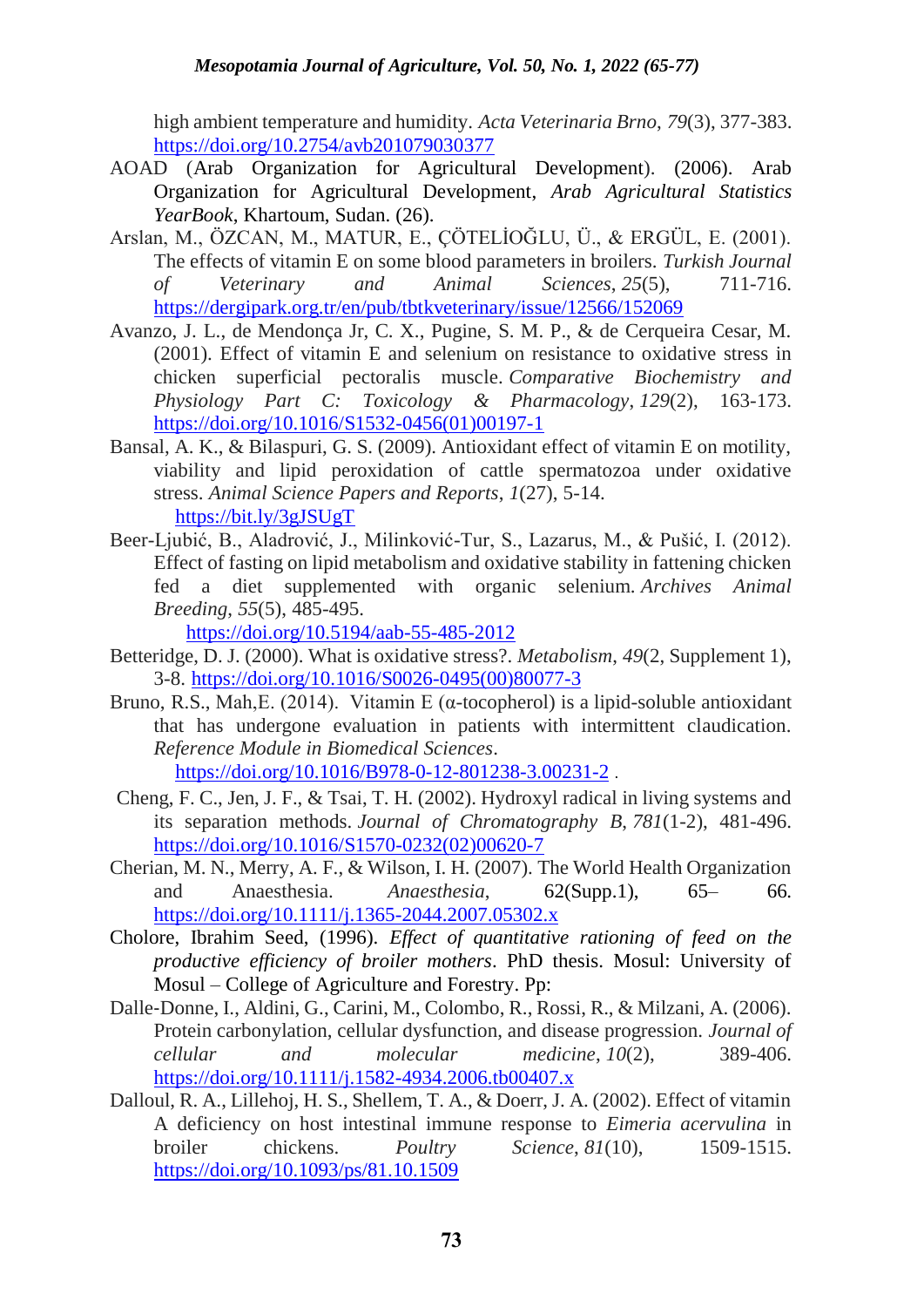- Duell, P. B. (1996). Prevention of atherosclerosis with dietary antioxidants: fact or fiction?. *The Journal of nutrition*,*126*(suppl\_4), 1067S-1071S. [https://doi.org/10.1093/jn/126.suppl\\_4.1067S](https://doi.org/10.1093/jn/126.suppl_4.1067S)
- Hammouda, M. & Dabbagh, M. N. (2018). The Effect of adding Vitamin C to drinking water in some biochemical parameters broiler chickens by heat stress. *Journal of Hama University. 1*(10): 83–94.<https://bit.ly/3rJ3sSI>
- Elagib, H. A., & Omer, H. M. (2012). Effect of dietary ascorbic acid on performance and immune response of heat stressed broiler chicks. *Pakistan Journal of Nutrition*, *11*(3), 216.<https://dx.doi.org/10.3923/pjn.2012.216.220>
- Engelking, L. R. (2015). *Textbook of Veterinary Physiological Chemistry,* Chapter 44-Vitamin A. *Academic Press, Amsterdam, Netherlands*, 282-287. <https://doi.org/10.1016/B978-0-12-391909-0.50044-X>
- FAO (The Food and Agriculture Organization of The United Nations). (2022). Gateway to poultry production and products. Production, Did you know? <https://bit.ly/3BwPxn2>
- Karthikeyan, J., & Rani, P. (2003). Enzymatic and non-enzymatic antioxidants in selected *Piper* species. *Indian Journal of Experimental Biology, 41*(2): 135-140. <https://bit.ly/3ganCjb>
- Khallouki, F., Owen, R. W., Akdad, M., El Bouhali, B., Silvente-Poirot, S., & Poirot, M. (2020). Vitamin E: an overview. *Molecular Nutrition*, 51-66. <https://dx.doi.org/10.1016/B978-0-12-811907-5.00001-4>
- Khan, R. U., Rahman, Z. U., Javed, I., & Muhammad, F. (2012). Effect of vitamins, probiotics and protein on semen traits in post-molt male broiler breeders. *Animal reproduction science*, *135*(1-4), 85-90. <https://doi.org/10.1016/j.anireprosci.2012.09.005>
- Leeson, S., & Summers, J. D. (2001). Feeding programs for laying hens. *Vol. PO49. American Soybean Association Technical Bulletin*. Chapter 4, Pp: 163-225. <https://bit.ly/3BjTNpU>
- Leshchinsky, T. V., & Klasing, K. C. (2001). Relationship between the level of dietary vitamin E and the immune response of broiler chickens. *Poultry Science*, *80*(11), 1590-1599. <https://doi.org/10.1093/ps/80.11.1590>
- Lohakare, J. D., Ryu, M. H., Hahn, T. W., Lee, J. K., & Chae, B. J. (2005). Effects of supplemental ascorbic acid on the performance and immunity of commercial broilers. *Journal of applied poultry research*, *14*(1), 10-19. <https://doi.org/10.1093/japr/14.1.10>
- Maritim, A. C., Sanders, A., & Watkins Iii, J. B. (2003). Diabetes, oxidative stress, and antioxidants: a review. *Journal of biochemical and molecular toxicology*, *17*(1), 24-38. <https://doi.org/10.1002/jbt.10058>
- Matkovics, A. (2003). An overview of free radical research. *Acta Biologica Szegediensis*, *47*(1-4), 93-97. <https://bit.ly/34BRAdJ>
- Miquel, J. (2002). Can antioxidant diet supplementation protect against age-related mitochondrial damage?. *Annals of the New York Academy of Sciences*, *959*(1), 508-516. <https://doi.org/10.1111/j.1749-6632.2002.tb02120.x>
- Mohammed, T. T., AL-Khalani, F. M. H., & Al-Dhanki, Z. T. M. (2013). The study of effect adding antioxidants in the diet to reduce the effect of heat stress on production performance and antioxidant status in brown laying hens. *Al-Anbar*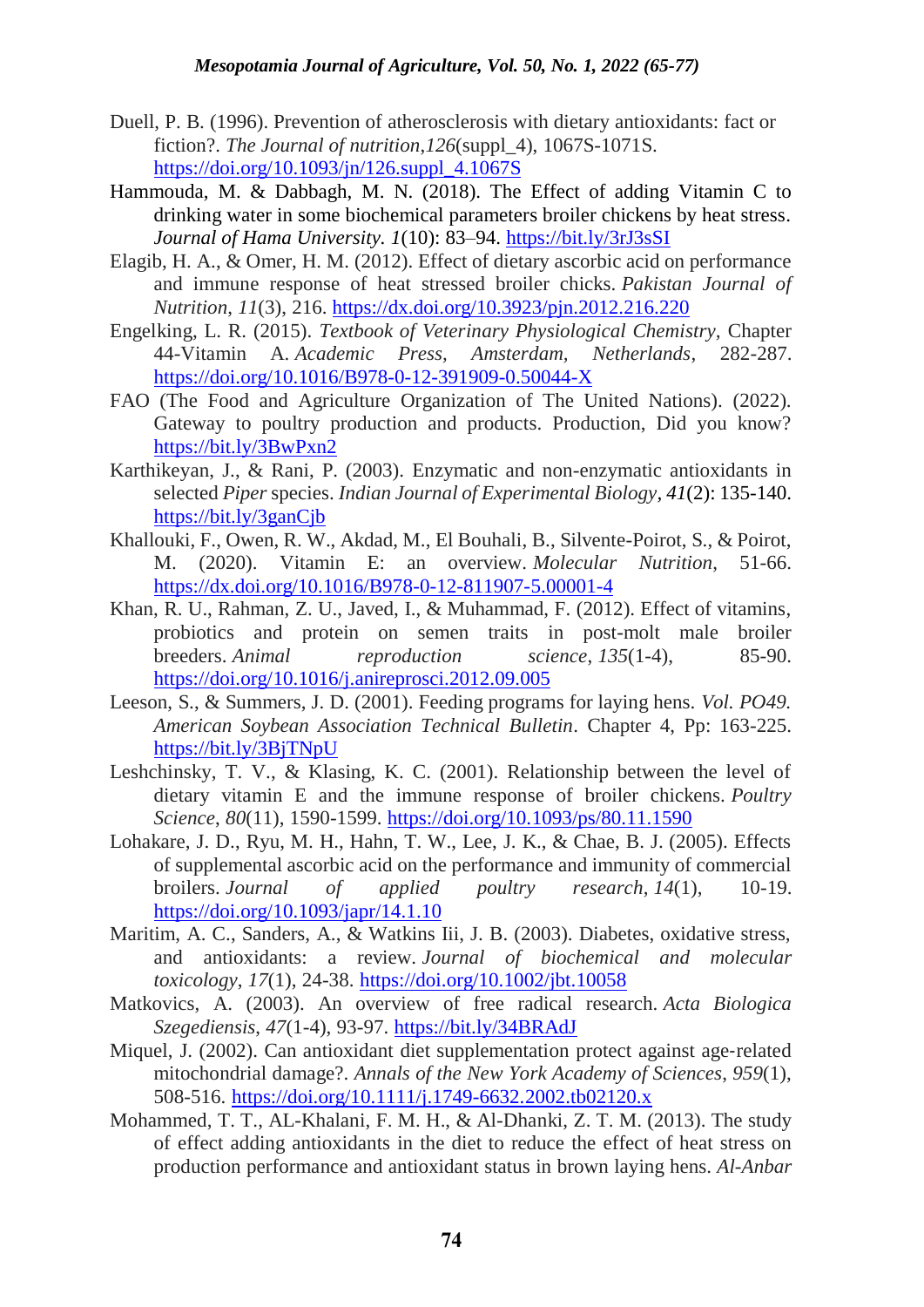*Journal of Veterinary Sciences*, *6*(1):96 – 108. <https://doi.org/10.13140/RG.2.2.27054.82242>

- Niki, E. (1987). Interaction of ascorbate and alpha-tocopherol. *Annals of the new York Academy of Sciences*, *498*, 186-199. [https://doi.org/10.1111/j.1749-](https://doi.org/10.1111/j.1749-6632.1987.tb23761.x) [6632.1987.tb23761.x](https://doi.org/10.1111/j.1749-6632.1987.tb23761.x)
- Noguchi, N., Watanabe, A., & Shi, H. (2000). Diverse functions of antioxidants. *Free radical research*, *33*(6), 809-817. <https://doi.org/10.1080/10715760000301331>
- Noori, S. (2012). An overview of oxidative stress and antioxidant defensive system. *Open* access scientific reports, 1(8), 1-9. <http://dx.doi.org/10.4172/scientificreports.413>
- Panda, A. K., & Cherian, G. (2013). Role of vitamin E in counteracting oxidative stress in poultry. *The Journal of Poultry Science*, 0130134. <https://doi.org/10.2141/jpsa.0130134>
- Prabhu, P.; Goodman,W. and Reuter, W. (2010). Fast Analysis of Fat Soluble Vitamins Using Flexar FX-10 and Chromera CDS. Perkin Elmer, Inc. <https://bit.ly/34XbKOO>
- Puthpongsiriporn, U., Scheideler, S. E., Sell, J. L., & Beck, M. M. (2001). Effects of vitamin E and C supplementation on performance, in vitro lymphocyte proliferation, and antioxidant status of laying hens during heat stress. *Poultry science*,*80*(8), 1190-1200.<https://doi.org/10.1093/ps/80.8.1190>
- Rakha, B. A., Ansari, M. S., Hussain, I., Malik, M. F., Akhter, S., & Blesbois, E. (2015). Semen characteristics of the Indian red jungle fowl (*Gallus gallusmurghi*). *European Journal of Wildlife Research*, *61*(3), 379-386. <https://dx.doi.org/10.1007/s10344-015-0904-x>
- Reboul, E. (2017). Vitamin E bioavailability: mechanisms of intestinal absorption in the spotlight. *Antioxidants*, *6* (4), 95. <https://dx.doi.org/10.3390%2Fantiox6040095>
- Rengaraj, D., & Hong, Y. H. (2015). Effects of dietary vitamin E on fertility functions in poultry species. *International journal of molecular sciences*, *16*(5), 9910- 9921. <https://doi.org/10.3390/ijms16059910>
- Sabu, M. C., & Kuttan, R. (2002). Anti-diabetic activity of medicinal plants and its relationship with their antioxidant property. *Journal of ethnopharmacology*, *81*(2), 155-160. [https://doi.org/10.1016/S0378-](https://doi.org/10.1016/S0378-8741(02)00034-X) [8741\(02\)00034-X](https://doi.org/10.1016/S0378-8741(02)00034-X)
- Sahin, K., Sahin, N., Onderci, M., Gursu, M. F., &Issi, M. (2003). Vitamin C and E can alleviate negative effects of heat stress in Japanese quails. *Food, Agriculture and Environment*,*1*(2), 244-49. <https://www.wflpublisher.com/Abstract/373>
- Sahin, N., Sahin, K., & Kucuk, O. (2001). Effects of vitamin E and vitamin A supplementation on performance, thyroid status, and serum concentrations of some metabolites and minerals in broilers reared under heat stress (32°C). *Veterinarni Medicina-Praha*, *46*(11/12), 286-292. <http://dx.doi.org/10.17221/7894-VETMED>
- Sahin, N., Tuzcu, M., Orhan, C., Onderci, M., Eroksuz, Y., & Sahin, K. (2009). The effects of vitamin C and E supplementation on heat shock protein 70 response of ovary and brain in heat-stressed quail. *British Poultry Science*,*50*(2), 259- 265.<https://doi.org/10.1080/00071660902758981>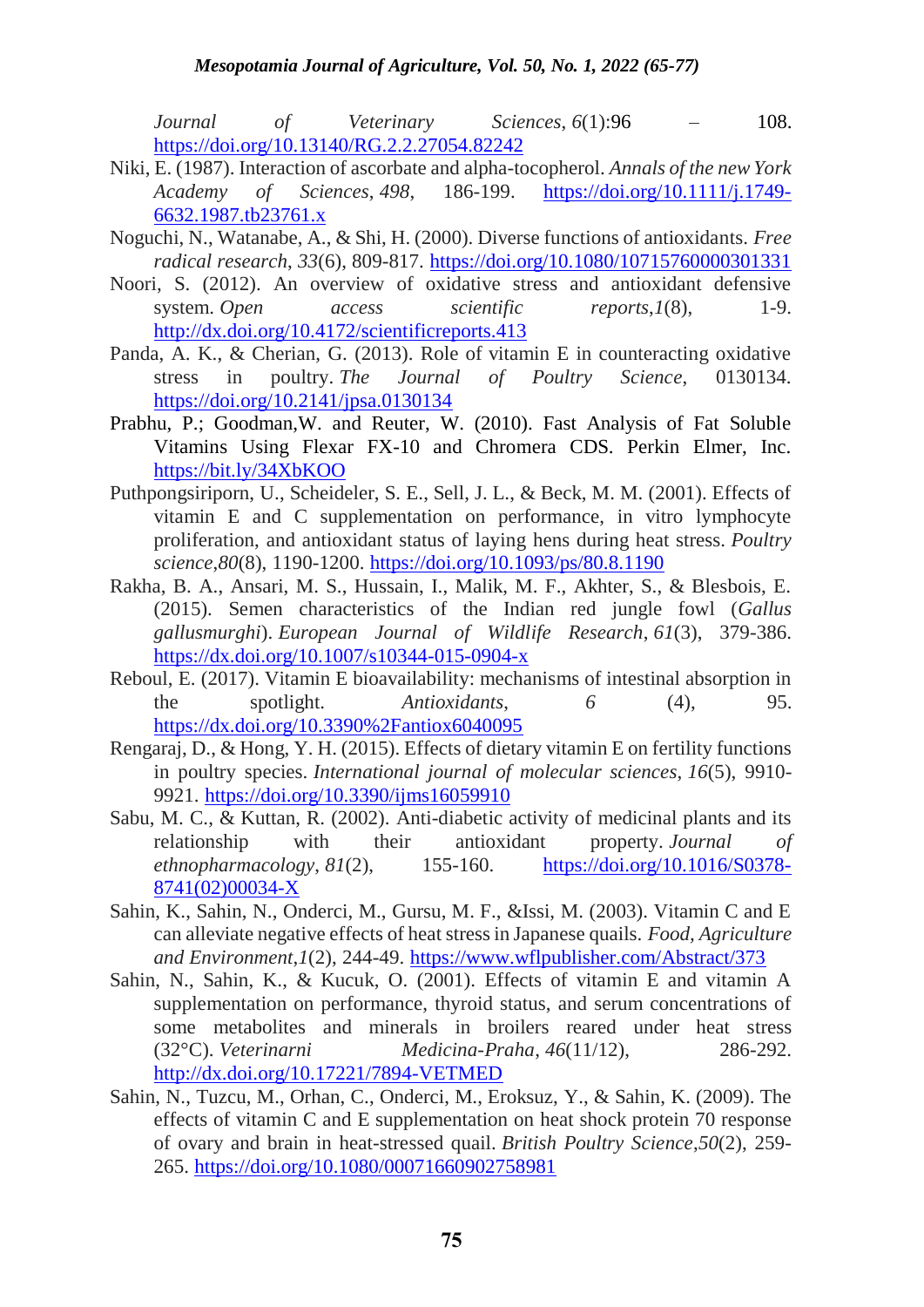- Saif, Y. M., Fadly, A. M., Glisson, J. R.,McDougald, L. R., Nola, L. K. & Swayne, D. E. (2008). *Diseases of Poultry* 12<sup>th</sup> Edition. Wiley-Blackwell Publishing Company. USA.. <https://bit.ly/3pbnKnt>
- Salah, S. I. (2008). *Effect of using Vitamin C, A and Fenugreek seeds on some physiological and histological parameters of male Arber Acers Breeder* (Doctoral dissertation, MSc. Thesis, College of Agriculture and Forestry, University of Mosul, Mosul, Iraq).
- Sanocka, D., & Kurpisz, M. (2004). Reactive oxygen species and sperm cells. *Reproductive biology and endocrinology*, *2*(1), 1-7. <https://dx.doi.org/10.1186%2F1477-7827-2-12>
- Sell, J. L., Soto-Salanova, M. F., Palo, P. I., & Jeffrey, M. A. (1997). Influence of supplementing corn-soybean meal diets with vitamin E on performance and selected physiological traits of male turkeys. *Poultry science*,*76*(10), 1405- 1417.<https://doi.org/10.1093/ps/76.10.1405>
- Semba, R. D. (1999). Vitamin A and immunity to viral, bacterial and protozoan infections. *Proceedings of the Nutrition Society*, *58*(3), 719-727. <https://doi.org/10.1017/S0029665199000944>
- Siegel, H. S. (1985). Immunological responses as indicators of stress. *World's Poultry Science Journal*, *41*(1), 36-44. <https://doi.org/10.1079/WPS19850003>
- Sinbad, O. O., Folorunsho, A. A., Olabisi, O. L., Ayoola, O. A., & Temitope, E. J. (2019). Vitamins as antioxidants. *Journal of Food Science and Nutrition Research*, *2*(3), 214-235. <https://doi.org/10.26502/jfsnr.2642-11000021>
- Sodhi, S., Sharma, A., Brar, A. P. S., & Brar, R. S. (2008). Effect of α tocopherol and selenium on antioxidant status, lipid peroxidation and hepatopathy induced by malathion in chicks. *Pesticide biochemistry and physiology*, *90*(2), 82-86. <https://doi.org/10.1016/j.pestbp.2007.08.002>
- Surai, P. F. (2002). Selenium in poultry nutrition 1. Antioxidant properties, deficiency and toxicity. *World's Poultry Science Journal*, *58*(3), 333-347. <https://doi.org/10.1079/WPS20020026>
- Surai, P. F., Kochish, I. I., Romanov, M. N., & Griffin, D. K. (2019). Nutritional modulation of the antioxidant capacities in poultry: the case of vitamin E. *Poultry science*, *98*(9), 4030-4041. <https://doi.org/10.3382/ps/pez072>
- Surai, P. F., Kuklenko, T. V., Ionov, I. A., Noble, R. C., & Sparks, N. H. C. (2000). Effect of vitamin A on the antioxidant system of the chick during early postnatal development. *British Poultry Science*, *41*(4), 454-458. <https://doi.org/10.1080/713654968>
- Surai, P. F., Speake, B. K., & Sparks, N. H. (2003). Comparative aspects of lipid peroxidation and antioxidant protection in avian semen. *Male Fertility and Lipid Metabolism*, 211-249. <https://bit.ly/3477egy>
- Tawfeek, E. M. (2011). Effect of supplementation of different levels of vitamin e with drinking water on productive performance of broiler. *Mesopotamia Journal of Agriculture*, *39*(1), 76-82. <http://dx.doi.org/10.33899/magrj.2011.28031>
- Tayeb, I. T., Abdul-Rahman, S. Y., & SIDEEQ, N. N. (2015). Effect of vitamin C, red pepper and oak leaves on physiological and productive performance of quail. *KSÜ Doğa Bilimleri Dergisi*, *18*(2), 1-9.